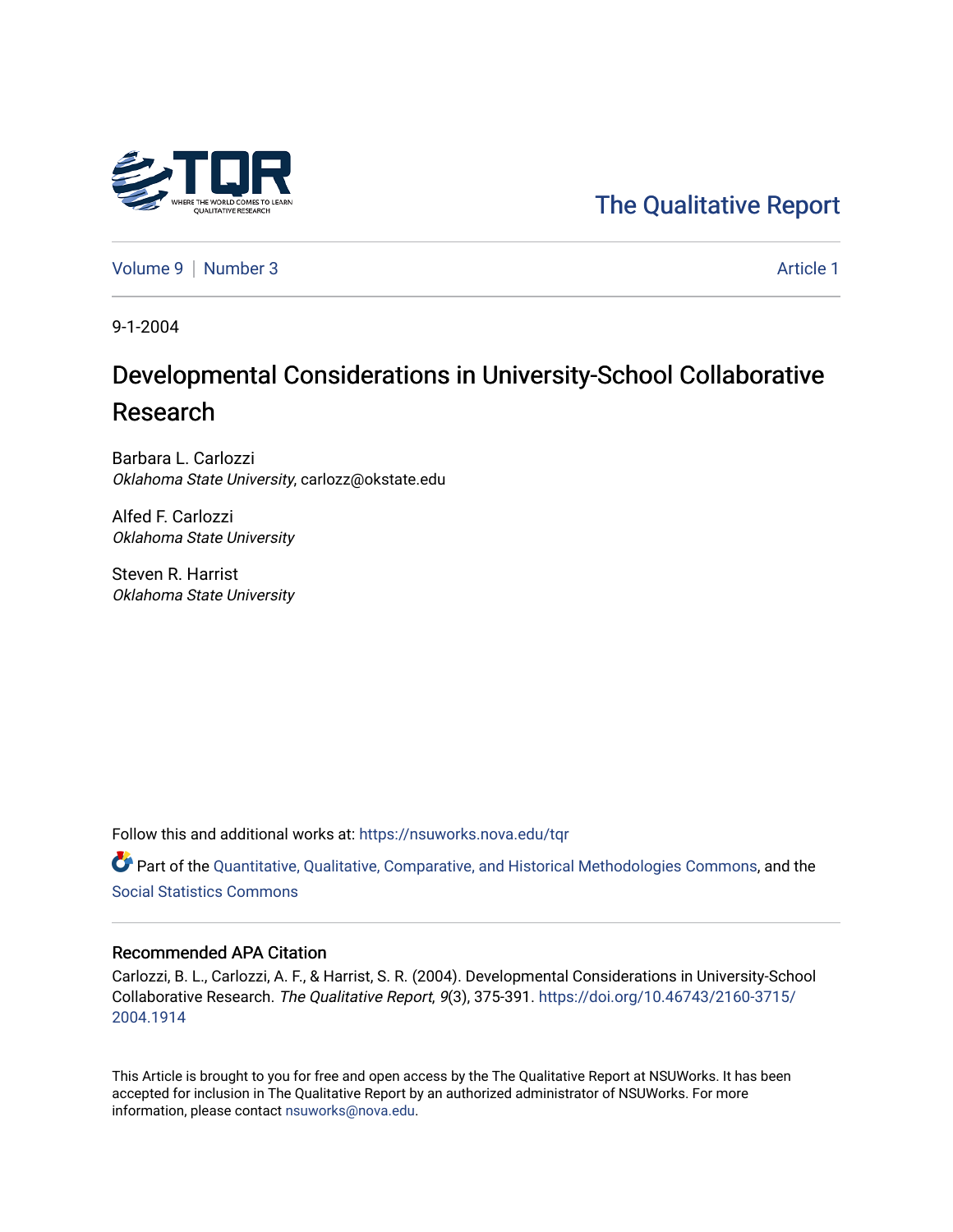

# Developmental Considerations in University-School Collaborative Research

## Abstract

Some common complications that arise in collaborative research between school and university researchers, as well as some conditions for successful collaboration are described in this report. Difficulties possibly attributable to developmental levels of the researchers are discussed utilizing Kegans (1982) theory of constructive developmentalism. A collaborative, qualitative study of needs for independence and inclusion in two fifth grade classrooms is described to illustrate the importance of attending to issues of differing perspectives and experiences that may be related to development. The authors suggest that researchers carefully consider issues of role, status, and contextual differences, as well as the developmental maturity of those with whom they engage in collaborative research.

# Keywords

Collaboration and Developmental

## Creative Commons License



This work is licensed under a [Creative Commons Attribution-Noncommercial-Share Alike 4.0 License](https://creativecommons.org/licenses/by-nc-sa/4.0/).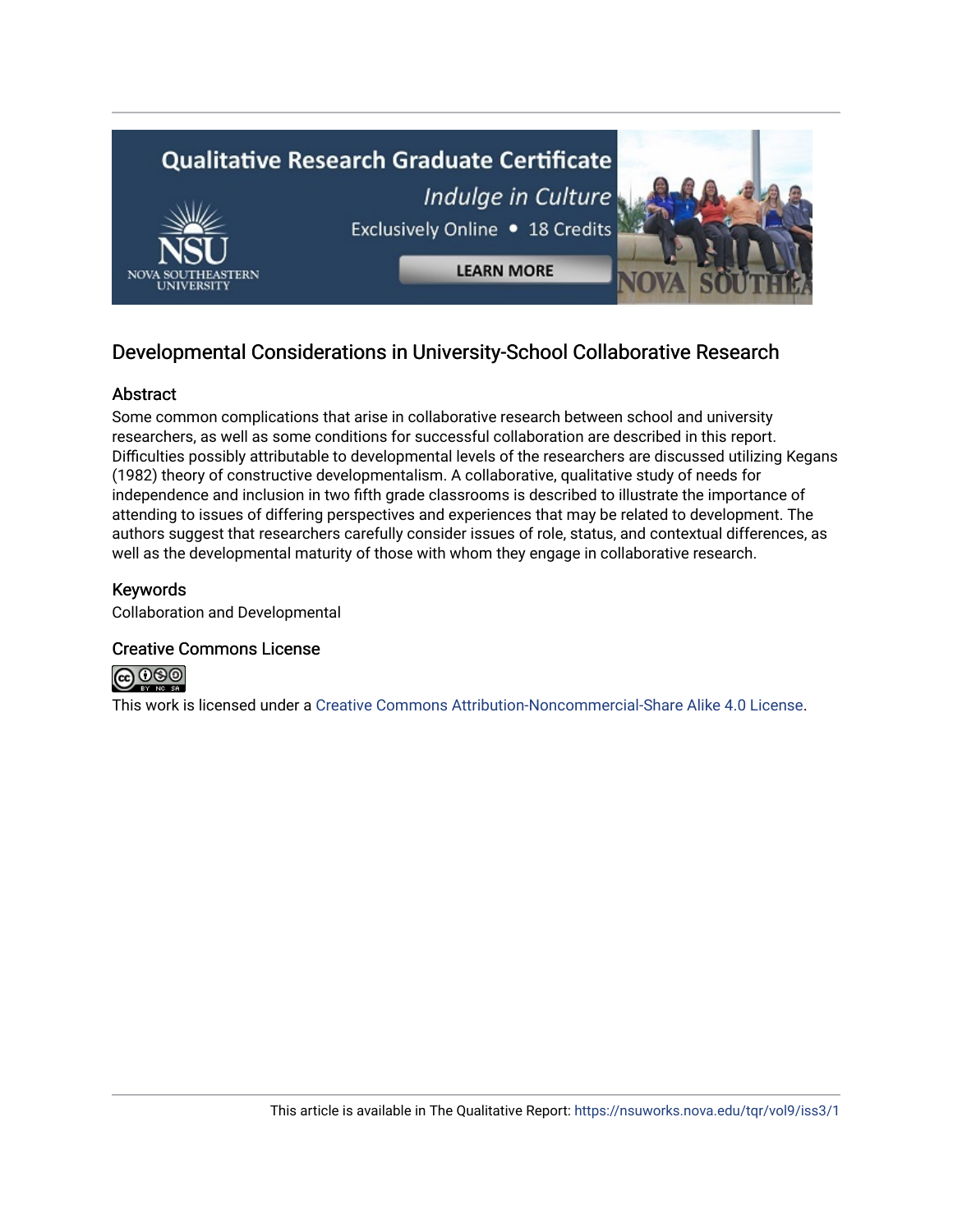# **Developmental Considerations in University-School Collaborative Research**

**Barbara L. Carlozzi, Alfred F. Carlozzi, and Steven R. Harrist** 

Oklahoma State University, Stillwater, Oklahoma, USA

*Some common complications that arise in collaborative research between school and university researchers, as well as some conditions for successful collaboration are described in this report. Difficulties possibly attributable to developmental levels of the researchers are discussed utilizing Kegan's (1982) theory of constructive developmentalism. A collaborative, qualitative study of needs for independence and inclusion in two fifth grade classrooms is described to illustrate the importance of attending to issues of differing perspectives and experiences that may be related to development. The authors suggest that researchers carefully consider issues of role, status, and contextual differences, as well as the developmental maturity of those with whom they engage in collaborative research. Key Words: Collaboration and Developmental*

Collaborative researchers face many challenges, particularly when the researchers are public school teachers and university faculty. Issues of power, status, and authority may emerge, as do ethical dilemmas when perspectives differ or results reflect unfavorably on local institutions. Relational issues become important when researchers fail to understand each other's perspective or when one voice becomes dominant. Perspectives may vary among university and school based collaborators for a variety of reasons. Differences in the personal goals and research expertise of the researchers, and differences in the social/political contexts of school and university, can contribute to differences in perspective. Another possible influence on the varying perspectives held by research collaborators involves factors that are intrinsic to their personalities, most notably their level of development. Little attention has been devoted to the developmental level of research collaborators. The purpose of this paper is to discuss how collaborative research may be impacted by several external and internal influences, including the developmental level of the researchers.

Kyle and McCutcheon (1984) suggest that collaborative research evolved from and has features of action research and qualitative research. Collaborative research focuses on problems relevant to practitioners, involves intensive investigation of a natural setting, and incorporates more than one perspective. In the field of education, collaborative research typically involves a university faculty member and a public school teacher. Frequently, the university faculty member initiates the research, but increasingly teachers are assuming the role of initiating research and designing the research questions. Teachers and university faculty cooperate in the data collection and analysis. Several examples of this kind of collaborative effort between faculty and teachers have been described in the professional literature (MacDonald, 1995; Ulichny & Schoener, 1996; Vare, 1997). MacDonald (1995) conducted research on a teaching practicum with two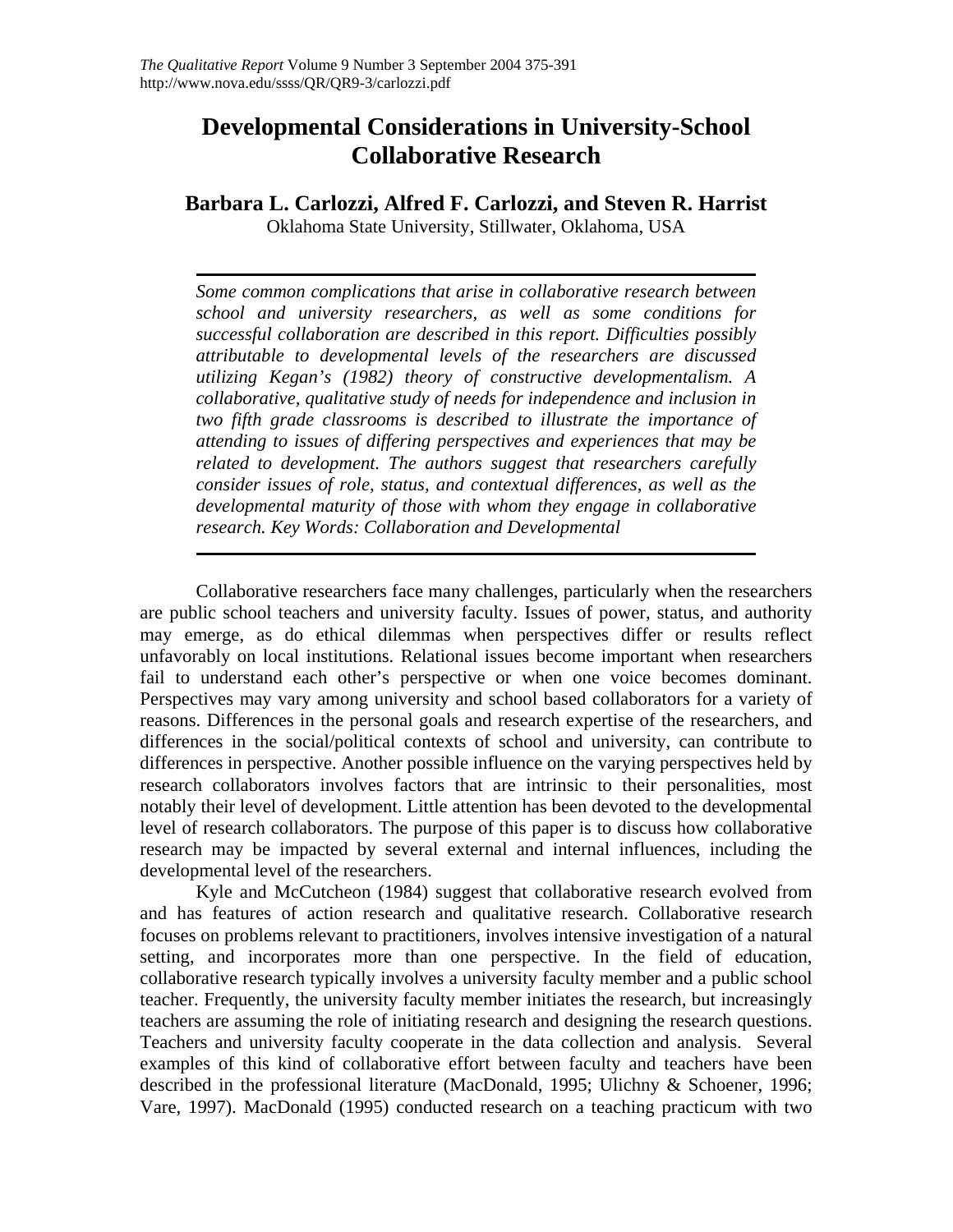elementary school teachers. Ulichny and Schoener (1996) collaborated in a study investigating ESL (English as a Second Language) instruction. Vare (1997) engaged in collaborative research with other faculty members and small groups of 10-20 public school teachers to enact educational reform.

#### **Characteristics of Successful Collaborative Research**

Reimer and Bruce (1993) have identified important considerations for successful collaborative research. Relationship issues include allowing sufficient time to build the relationship, particularly if the collaborators do not have a pre-existing relationship, adopting a willingness to discuss disagreements and negotiate agreeable outcomes, and working to achieve parity in the research relationship. The issue of parity requires clarification. Perceived power and knowledge differences between school-based and university-based collaborators can work against equality in relationships, as do differing expectations for research involvement at schools and universities. Therefore, a goal of parity in the relationship seems more reasonable than a goal for equality. Parity requires that each have roughly equal authority and influence in the research. Design and implementation of the study and authorship of the report on the study may be shared in some manner agreed upon by the partners in the research venture, or partners may divide responsibilities according to time, interest, and ability. Regardless of differences in degree status, each must value each other's contribution to the research activity and each bears responsibility for the process and outcomes of the investigation.

Despite what faculty and teacher collaborators agree are their roles and responsibilities, each must rely upon and respect the expertise each brings to the project. The teacher not only has personal knowledge of the classroom and student participants, but is also the resident expert who must be treated respectfully and sensitively by the faculty researcher. Likewise, students are experts regarding their own experiences in the classroom or school, and their rights and feelings must be protected. The latter is an important ethical responsibility of both the university-based researcher and school-based researcher working in collaboration.

Other considerations for successful collaborative research revolve around details of the research project itself, including the discussion of roles and expectations, use of a common language, and reporting the results. How will the research be reported (such as findings that, if revealed, would be harmful to an individual or individuals)? What specifics will be included or excluded? Under what conditions will results not be reported? How will different voices participate in the data gathering and reporting processes? Finally, Reimer and Bruce (1993) suggest that collaborative research is an organic process, characterized by growth and change, so a healthy attitude acknowledges the requirement for flexibility and adaptability throughout the research process. Such flexibility may call for renegotiations of decisions regarding data gathering procedures and any other aspect of the research in need of modification based upon changes that may arise in the living context of the school or classroom. An example of such a change occurs when researchers discover that observations or note taking or interpretations unwittingly create a subject/object dichotomy that is destructive to their collaborative efforts. Flexibility on the part of collaborators is a necessity when working in a context in which changes are endemic and cannot always be anticipated.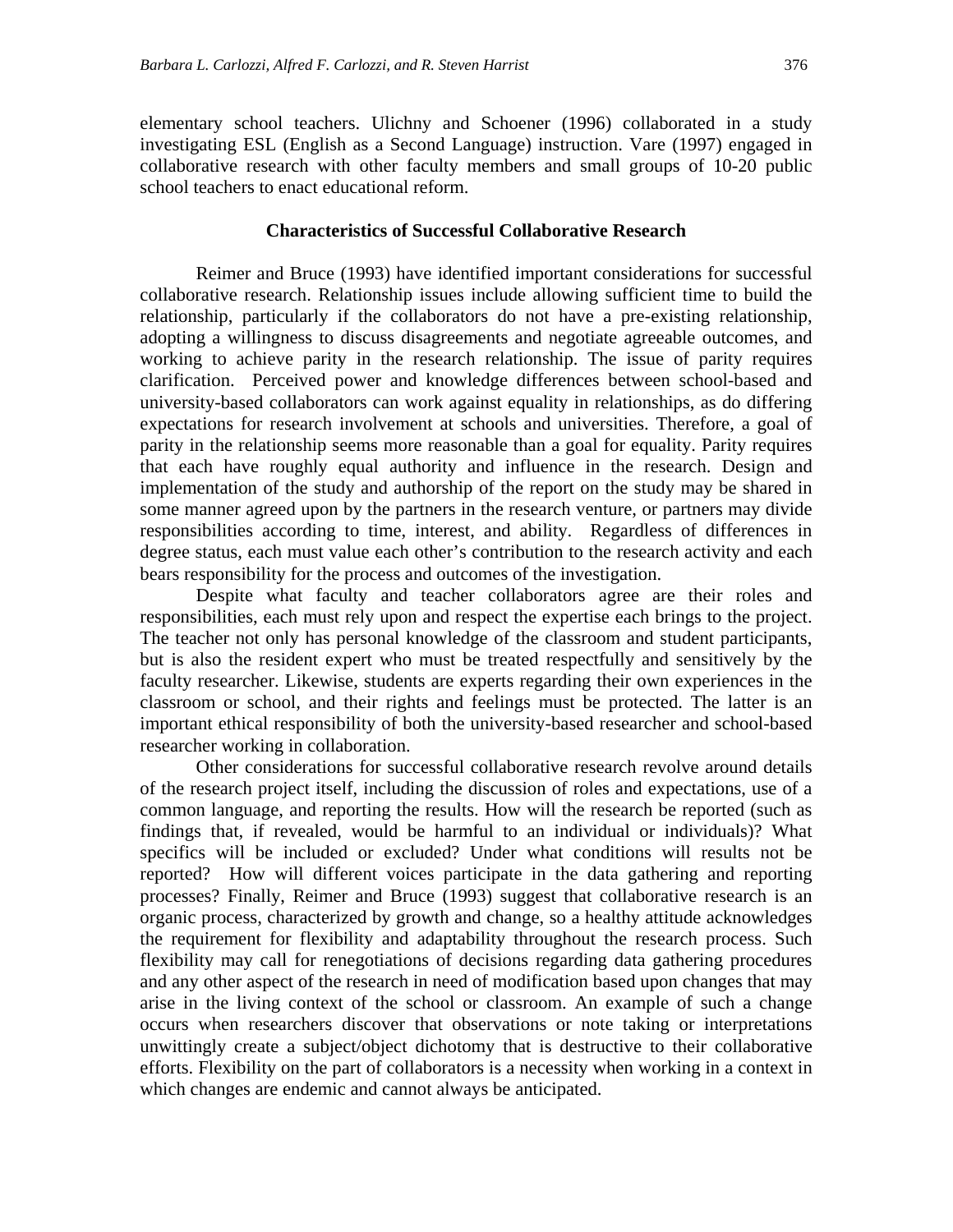Another aspect of the research that requires good collaboration is the meaning or interpretation made of the results. This is also a point in the research process that can be affected by the perspectives of the collaborators. As long as varying "takes" on the meaning of the findings can be accepted, the interpretations leading to a discussion of the findings can be enriched by the multiple points of view of the researchers. One may see some meanings based upon a particular point of view, while the other may contribute other meanings from a different vantage point, and the resulting interpretation is, therefore, more complete and whole. Like the ancient Indian tale of the six blind men who encounter an elephant where each man describes the elephant from the part of the elephant he touched, limited perspectives in research fail to tell the whole story. Collaborative research provides distinct advantages over other forms of research; if for no other reason than it enlarges the light of meaning, we are able to shine on the results of our research.

#### **Complications in University-School Collaborative Research**

While the benefits of collaborative research sound positive in theory, in reality the process is fraught with complications (MacDonald, 1995; Ulichny & Schoener, 1996; Vare, 1997). Some of these include time constraints, ownership issues, skill/experience levels, role and expectation dilemmas, and cultural and relationship issues. MacDonald (1995) detailed the problems that occurred in her research with two elementary school teachers. When a research proposal was required for the teacher collaborators to obtain credit for their involvement in the research study, and the teachers were pressed for time, the faculty collaborator wrote the proposal. Retrospectively, the teacher collaborators reported that this set the tone for the research as one leader and two helpers. Still, the research continued to be a positive experience until the writing process began, at which point the researchers reported that collaboration broke down. They attributed the problems to issues of time, experience, skill level, ownership, and roles and expectations.

In MacDonald's (1995) study, time was a factor because the school teachers could only work on the research after their full teaching days were over, while the faculty researcher had time during her workday to be involved in the research project. Ownership and skill level became issues when the faculty researcher liberally edited a draft done by one of the teacher researchers, thereby offending the teacher. Experience played a role in eventual negative outcomes when the teacher collaborators did not know how to do what the faculty researcher did regarding submission of the research proposal to the institutional review board, applying for conference presentations, finding suitable professional journals for publication, and many other demands associated with writing. When pressed for time, the faculty collaborator would do the task herself, rather than share her knowledge with the teacher researchers and wait until the teachers had the time. Role and expectations similarly impacted the collaborative process in a negative way, especially because the faculty researcher was also the teachers' university professor and was responsible for evaluating them. This fact, combined with the tone set by the faculty researcher's initial writing of the proposal, shifted the balance of power in the project, which could in the end only loosely be considered collaborative.

Near the end of the research project described by MacDonald, one of the teacher researchers wrote in her reflective journal, "Now I would consider long and carefully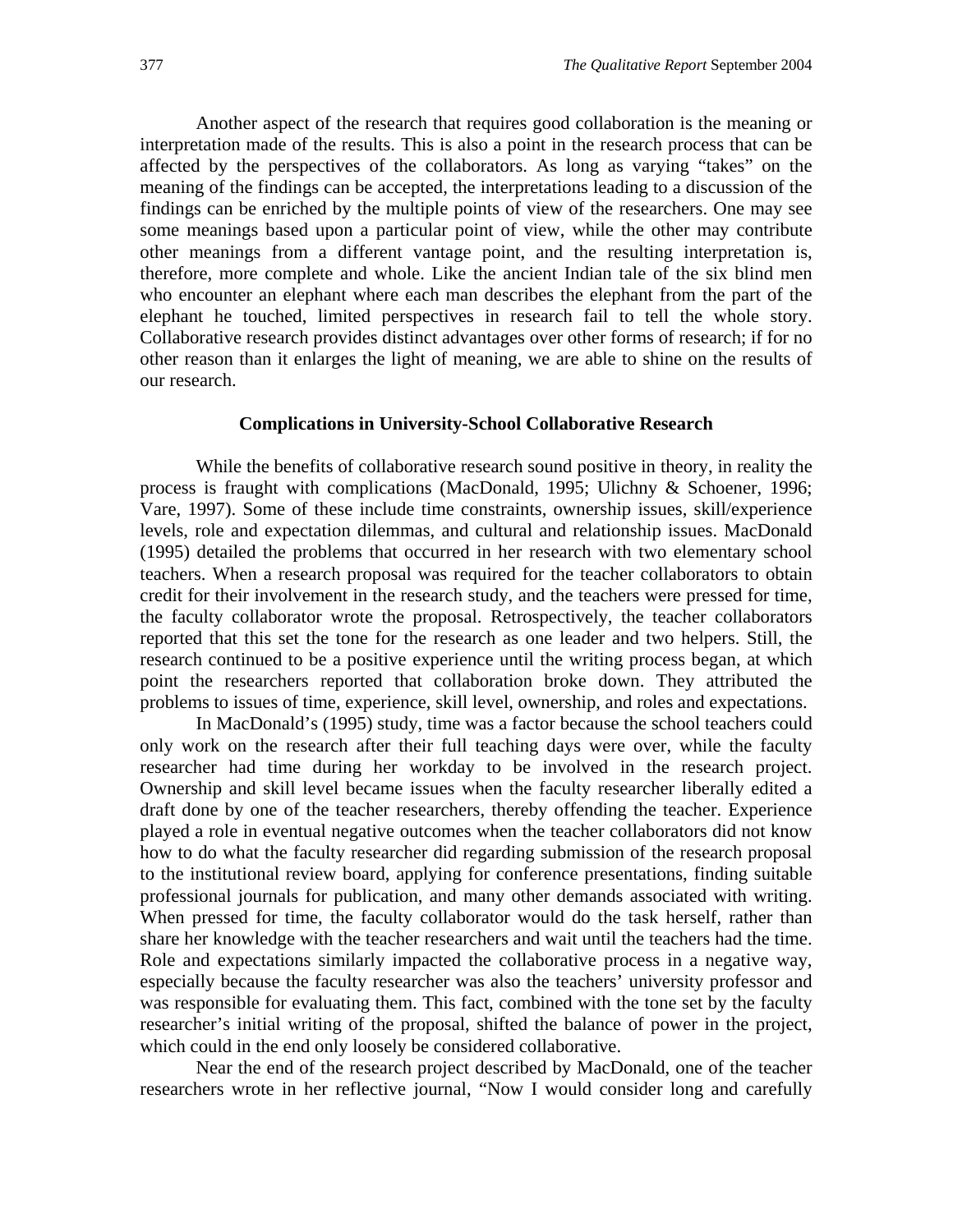before committing myself to another collaborative research effort. I would demand that the roles, responsibilities and rights of each collaborator be carefully determined and understood by all involved (MacDonald, 1995, p 6)." One year after the project ended, one teacher researcher reported it had been a very positive experience, the other reported that the negative experiences outweighed the positive, while the faculty researcher expressed benefits, but also significant regret.

Ulichny and Schoener (1996) reported difficulties in their collaborative research about instruction in an adult ESL classroom. Ulichny, the university-based researcher, designed the study whereby she tape-recorded the classroom interaction and subsequently allowed Schoener, the ESL teacher, to provide the interpretation while they viewed the tapes. Like the experience in MacDonald's (1995) research, problems developed at the outset. Schoener later reported that she had only reluctantly agreed to participate, fearing the amount of time the research would consume, but particularly fearing the scrutiny and negative evaluation of her teaching practices. In retrospect, Schoener admitted to believing that the purpose of the research was to uncover the errors in her teaching, and she tried to uncover those errors before her collaborator could find them. Only by carefully observing the patterns of interaction and making adjustments in her role, was Ulichny able to encourage a more egalitarian relationship between the two collaborators.

Vare (1997) identified three complications characteristic of school-university collaborative research relationships. He described differences in workplace cultures between schools and universities, differences that engender varying goals and unequal status among school-university collaborators. In particular, universities value research and theorizing, while schools value practical applications and have little time for theorizing. Additionally, Vare described differing research agendas experienced by university and school personnel. University personnel, for instance, are often engaged in theory construction related to effective teaching, whereas school personnel are often trying to understand how teaching goals can be attained. Finally, Vare, like MacDonald (1995), noted the complication caused by dual relationships that may occur in schooluniversity collaborations. Dual relationships are those relationships in which each person is involved in more than one role with the other. These relationships become problematic when one role implies a power differential that alters the relationship in the other role, and at the very least, adds confusion regarding the nature of the relationship between the two involved parties. A dual relationship in collaborative research occurs when the school researcher is a graduate student in a program in which the university researcher is responsible for evaluating the performance of her or his research collaborator.

#### **Constructive Developmental Considerations**

While power and status imbalances, fear of negative evaluation, differing goals, and dual relationship issues have been described as problems that can arise in collaborative research, little attention has been paid to how differences in personalities and developmental levels of the school based and university based researchers might contribute to successful or problematic experiences. Personality and developmental maturity has less to do with the more external distinctions in goals and the culture of the contexts between the university and the school, but may contribute to the more personal reactions related to power differences and fear of negative evaluation. Likewise, the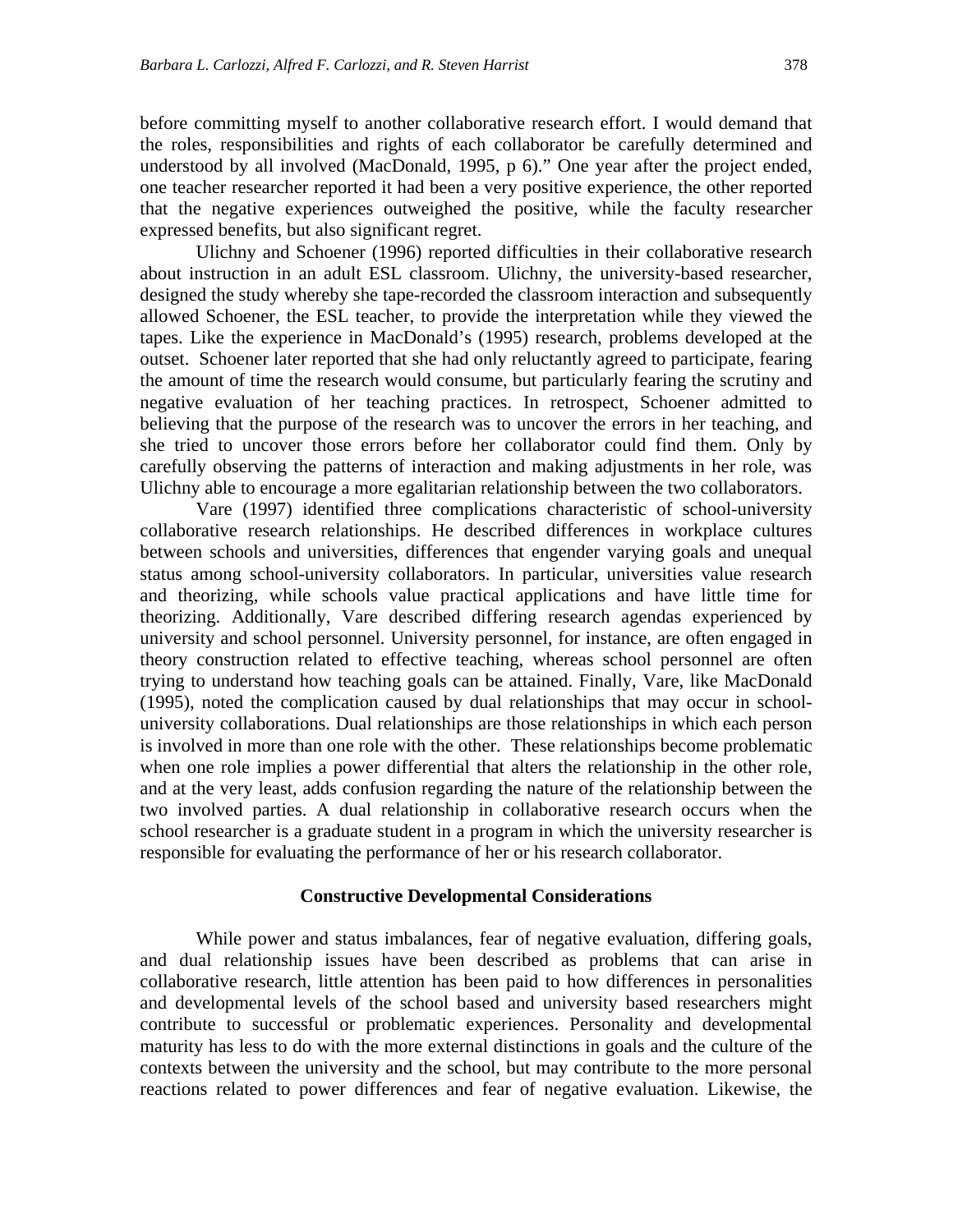benefits of being able to resolve disagreements and to work toward parity in the relationship, as well as being able to be flexible and adaptable, may be more related to the developmental levels of the researchers than external conditions. Referring to the developmental level of the researchers takes us in a direction that is more intrinsic to the personalities of the individuals involved in the collaborative research in order to account for problems that may arise in these relationships.

One theory that sheds light on issues associated with developmental differences between people is the theory of human development postulated by Kegan (1982). Considered a theory of constructive developmentalism, Kegan (1982) maintains that human development centers on the process of meaning-making, a process of constructing our reality. He is inclined to define person as a verb, rather than a noun. The person is the process of meaning-construction, a process that takes place via our interactions with the environment. Our being evolves as we attempt to make sense of our world and our place in the world. From infancy throughout the lifespan, the individual is involved in this process of constructing meaning. Kegan's (1982) is a dialectical theory, which, according to Baxter (1988), involves the features of process and contradiction. Traditional science tends to analyze and categorize by compartmentalizing reality into polar opposites, whereas dialectical theory sees reality as in a constant state of change. Distortion occurs whenever we attempt to describe reality by forcing a stop-action on the process and describe what we observe, as if in a still frame. The quality of contradiction inherent in dialectics is the belief that all things exist in opposition to their polar opposite and cannot be understood in separation from that polar opposite.

The process of meaning-construction described by Kegan (1982) is organized around the tension between the two opposing forces of independence and inclusion. Inclusion, taken from Bakan's (1966) term communion, is the desire we have to be connected to something larger than ourselves, to be included. In the infant, this desire is to be near the source of comfort, affection, nurturance, and sustenance. For the mature adult this desire may be evidenced in our desire for companionship, love, belonging, even spirituality and generativity. Independence, on the other hand, is the desire to be separate, unique, autonomous, competent, responsible, and impactful. Independence propels the toddler toward forbidden objects despite parental disapproval. It motivates young adults to leave home and begin a life of their own.

Throughout our lives, in response to the tension between independence and inclusion, Kegan (1982) believes we tend to become over involved in one or the other of these two extremes. Kegan (1982) refers to this as embeddedness, meaning that while caught in one of these extremes, we are unable to recognize and see beyond our frame of reference. Movement to a new stage occurs as a reaction to the inadequacies of the current stage, and each new stage is more complex than previous stages. It is assumed that the individual is developing toward an ideal period where independence and inclusion are seen not as opposing forces, but as each facilitating the other, as two sides of the same coin.

It is beyond the scope of this paper to completely discuss all of Kegan's (1982) stages of development, but an abbreviated discussion is warranted. Kegan's (1982) first stage, 0, is the Incorporative Stage, in which there is no self from which to differentiate non-self; hence, we cannot assign to this stage a position relative to the independence/inclusion dichotomy.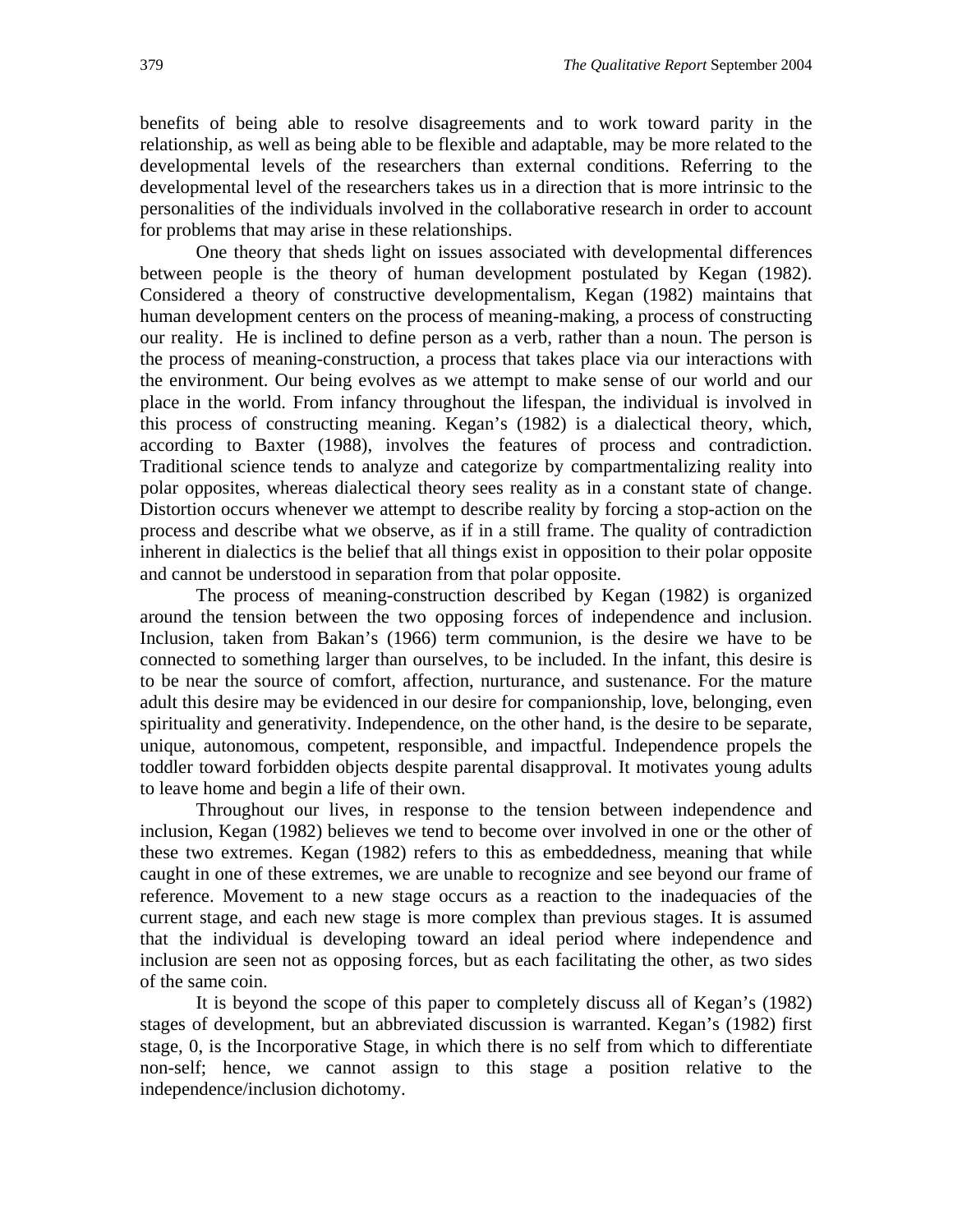Stage 1, the Impulsive Stage, begins once the child recognizes her existence as a separate being. In terms of the independence/inclusion contradiction, the stage 1 child is over involved in inclusion, assuming that her perceptions and impulses are the same as everyone else's. Although she differentiates between herself and other(s), the stage 1 child is still blind to her own frame of reference, which in this stage includes her perceptions and impulses.

In the next stage, the Imperial Stage, the world is viewed as existing for one's own benefit – if only one takes control. Kegan (1982, p. 89) describes the stage 2 child as "sealing up," meaning that "there comes as well the emergence of a self-concept, a more or less consistent notion of a me, what I am (as opposed to the earlier sense of self, that I am, and the later sense of self, who I am)". For the stage 2 person, I am my needs, my wants, and my interests.

The difficulty for the stage 2 person is that, sealed up as she is, and involved as she is in controlling her surroundings, she is unable to place her needs, wants, and interests outside of her self. Two of the authors remember their son as a young child when he became aware that his parents had less interest in baseball than he had, saying in painful seriousness, "If you don't like baseball, you don't like me." He was caught in a stage 2 frame of reference and could not own his baseball interest as something he possessed. Instead, the baseball interest was him. Kegan (1982) says that being stuck in one's own needs, wants, and interests means that we cannot participate in a shared reality. We have difficulty recognizing inner states in others and ourselves, cannot recognize our own subjectivity, and talk about our feelings. In time, the stage 2 child comes to recognize that others expect her to consider needs and wants as something she possesses, something outside her frame of reference, and she moves on to stage 3.

In Stage 3, the Interpersonal Stage, the nature of the self is defined by others with whom one is affiliated. If we think in terms of the adolescent or young adult, it is this embeddedness in inclusion, which makes the adolescent so dependent upon the peer group. It is also what compels these individuals to retreat so forcefully from the nuclear family. Because there is, as yet, no true individual identity and one's group determines identity, the person in the Interpersonal Stage must be very careful about which group he is aligned with. A person with a more developed personal identity would not feel that the family affiliation precluded a unique personal identity. On the other hand, a secure personal identity would not necessitate a strong association with a particular group.

In stage 4, the Institutional Stage, there is an over involvement in independence. The individual has an identity, but one that is like that of an institution in which there is a set of rules or principles to define it, and loyalty is demanded to maintain the identity. The individual is so over involved in setting up a clearly definable identity, that complexity and contradiction is avoided in favor of a clear, consistent self. Kegan (1982) believes this stage is inevitably ideological and is dependent upon the recognition of a group to come into being. The group might be based on class, gender, race, religious affiliation, etc. Individuals in this stage value commitment, autonomy, and self-reliance. When the individual in this stage begins to question this narrow focus in life and recognizes a need to connect with others, the move to the final stage begins.

The final stage of constructive-developmentalism is the Interindividual Stage, characterized by openness to complexity and contradiction, and the adoption of a dialectical, rather than dichotomous perspective. At this stage the individual recognizes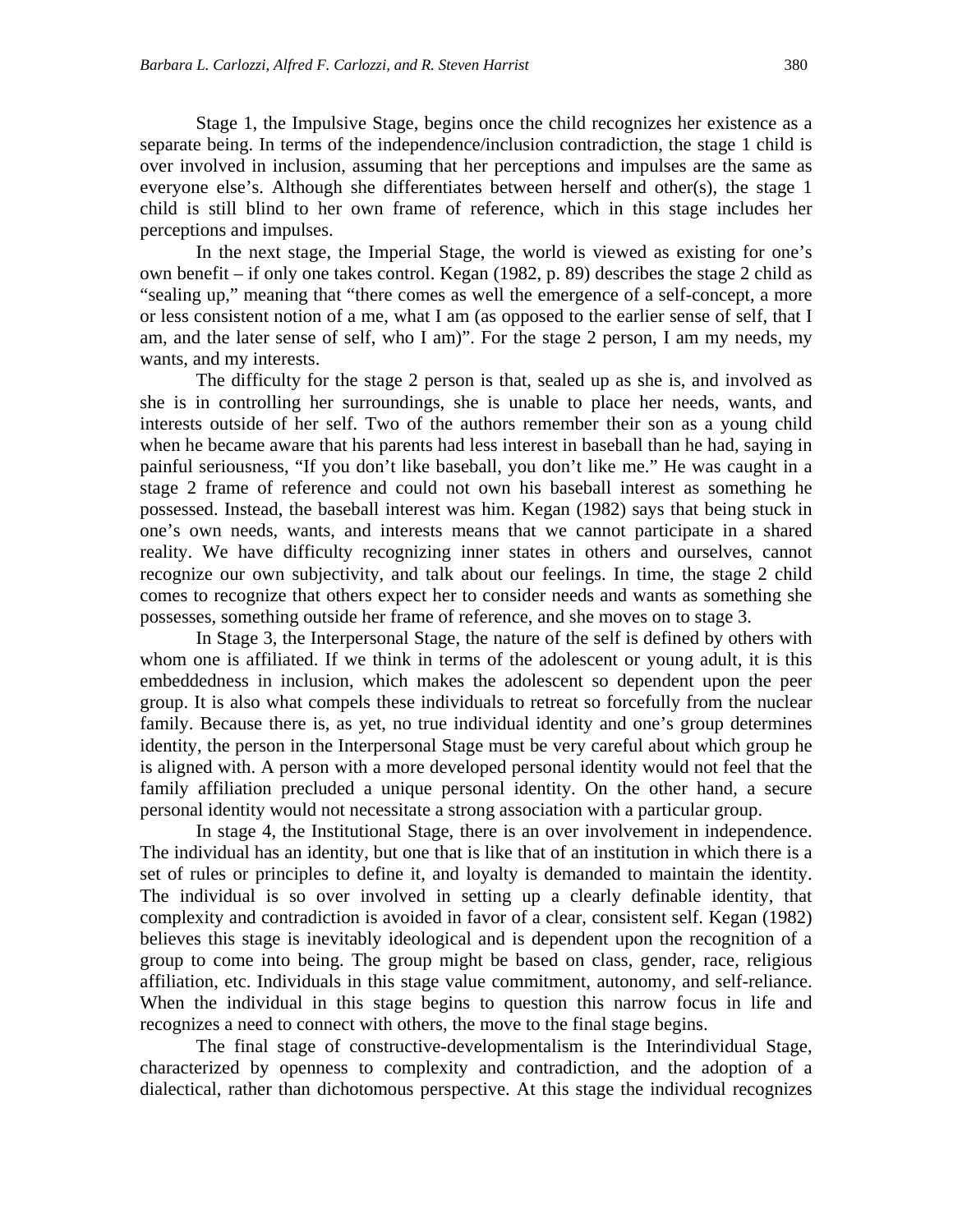that reality is change, motion, and process, rather than something static. There is a necessary tension between independence and inclusion, but this tension is desirable, not something to be transcended. Relationships between systems are recognized, and the self is seen in relation to the rest of society, both present, past, and future. Intimacy is truly possible only at this stage of development when intimacy and autonomy are not seen as mutually exclusive, but instead are viewed as mutually enhancing.

Assessing developmental levels using Kegan's (1982) theory of human development is a relatively difficult and time-consuming task and one that requires a significant time commitment to learn. Assessment involves a lengthy interview, called the Subject/Object interview and few researchers, other than those particularly interested in Kegan's (1982) theory, may want to invest the time required to learn how to conduct and score the Subject/Object Interview. Short of a formal assessment, however, it may be advantageous for researchers to be knowledgeable about this theory and to recognize some of the hallmarks of the various stages. This information is likely to be helpful in avoiding some predictable problems that undermine relationships in general, and can be used to help build productive working relationships, specifically when conducting collaborative research projects.

### **A Study of Two Classrooms: Illustration of Constructive Developmentalism Applied to Collaborative Research**

The relationship between Kegan's (1982) developmental theory and collaborative research became evident during a qualitative study about issues of independence and inclusion in two fifth grade classrooms. Looking at differences in the expression of independence and inclusion, the first author spent approximately 40 hours in the first classroom, observing and interviewing a teacher and six randomly selected students.

The first author was involved in a qualitative research project examining differences in the expression of independence and inclusion. Built upon a constructivist philosophical framework, the research was informed by Kegan's (1982) theory of constructive developmentalism but was not designed to support or refute that theory. Instead, the researcher set out to discover how individuals differed in their expression (and presumed need) for independence and inclusion and how student-student and student-teacher differences interacted with one another and contributed to or detracted from the learning process.

The impetus for this project grew out of an experience the first author had while working in a public school as a special needs teacher. During one hour each school day this author had only two students and was pleased to have the opportunity to devote herself exclusively to these two students. The students, however, did not respond as anticipated and eventually requested permission to join another class with more students. Reflection upon the personalities of those two students and the educational environments in the first and second classroom settings, created questions in the author's mind about the relationship between personality and learning. Specifically, the questions were: 1) How do students differ in their expression of independence and inclusion? 2) How do the students and teacher deal with differing needs for independence and inclusion? 3) How do independence/inclusion-related interactions impact the learning process? Since this was an exploratory study examining individual differences in independence and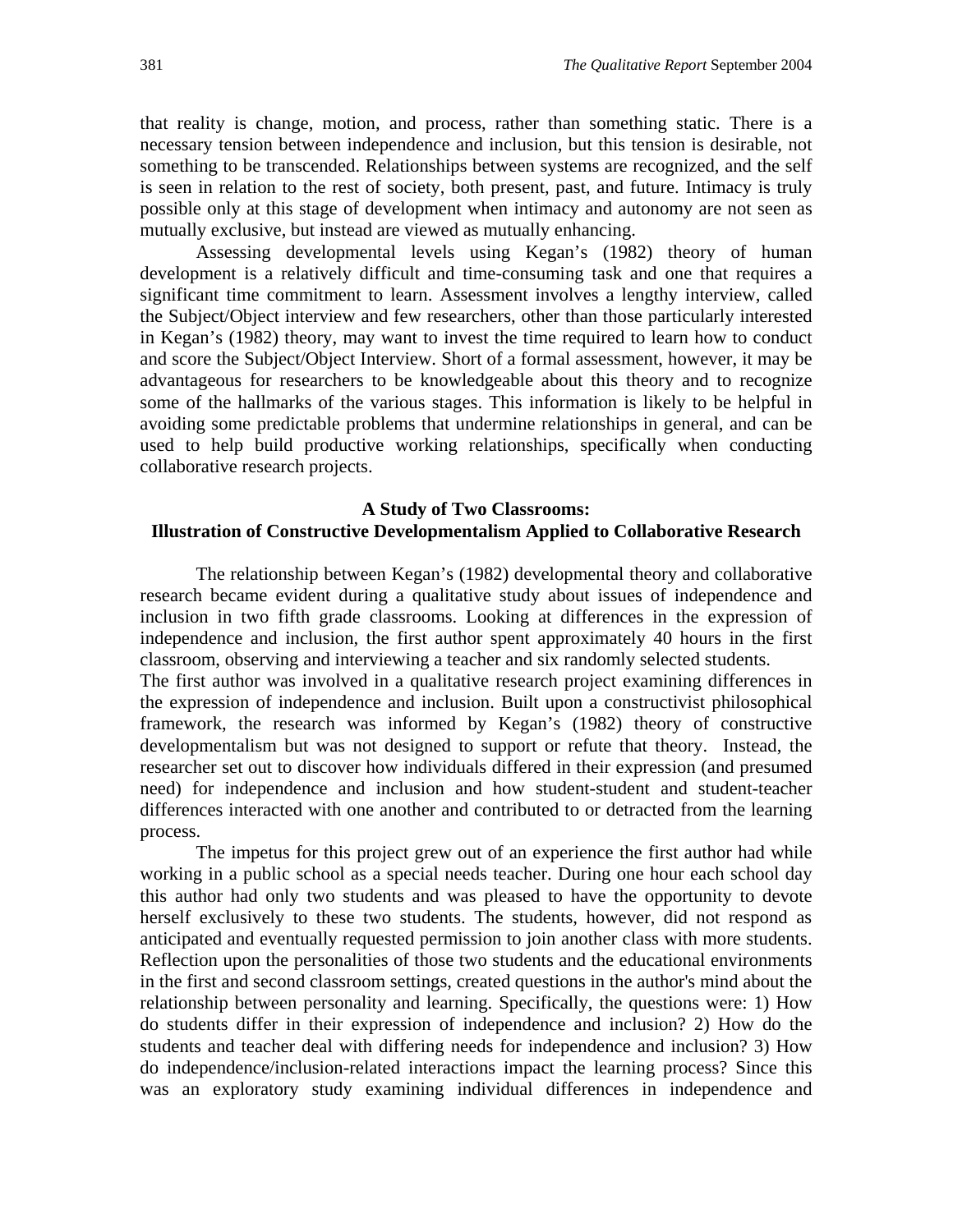inclusion, no attempt was made to assign developmental levels to the participants and, therefore, no specific instrument was used to assess Kegan's (1982) theory of development. (At the time there was an instrument for assessing Kegan's [1982] developmental levels called the Subject-Object interview, but it was unknown to the first author and was still in an early stage of development). Using the underlying philosophy of Kegan's (1982) theory of a dialectical tension between independence and inclusion, this author conducted interviews with two teachers and six randomly selected students in the teacher's classrooms in two elementary schools, one in an upper-middle class Midwestern community of approximately 60,000 and the other in a small, rural Midwestern town of about 2,500-3,000 people, located about 20 miles from a major city. Both schools served the lower to middle class populations in their communities; the former school had approximately 800 students (fewer than 3% from minority cultures), and the latter about 600 students (only .5% minority). During the spring semesters of two consecutive years approximately 40 hours were spent in each fifth-grade classroom observing the interaction between students and between the teacher and her students. The university-based researcher knew no one at either research site or in the surrounding communities before the research began.

In both schools teachers were given the choice to participate and they signed informed consent forms. The respective school boards and principals and a university institutional review board approved the research. In the first case, which was a pilot study for the second, the principal presented the research to the teachers in the school and asked for volunteers. The research was described as a study of individual differences in children's emotional needs and the interplay between emotions and learning. The teacher who volunteered to participate was told that the researcher would be watching classroom interaction. In the second school a colleague suggested a particular teacher, and after the research was explained to the teacher in question, she agreed to participate. This teacher in the second study was given the research proposal, which explained that the research would focus on how independence and inclusion in the classroom impact social interactions and academic functioning.

Being a novice at qualitative research, the author failed to realize the impact her research role would have on the classroom, particularly on the teacher. The significant discomfort in the relationship between the classroom teacher and the researcher in the first study resulted in the researcher modifying the research design for the second study. The teacher in the second study was given the opportunity to participate in a more collaborative role (more parity) than the first teacher, and the university researcher assumed this would be a more comfortable role for the teacher than seemed to be the case in the first study. In retrospect, this latter assumption appears flawed, primarily because issues related to the personality or developmental maturity of the teacher were not considered, but became increasingly evident as the study proceeded. More detailed descriptions of the nature of the collaborative relationship, the teacher-researcher, classroom, interpersonal interactions, developmental considerations, outcome of the collaborative process, and reflections on the experiences in both of these studies are provided.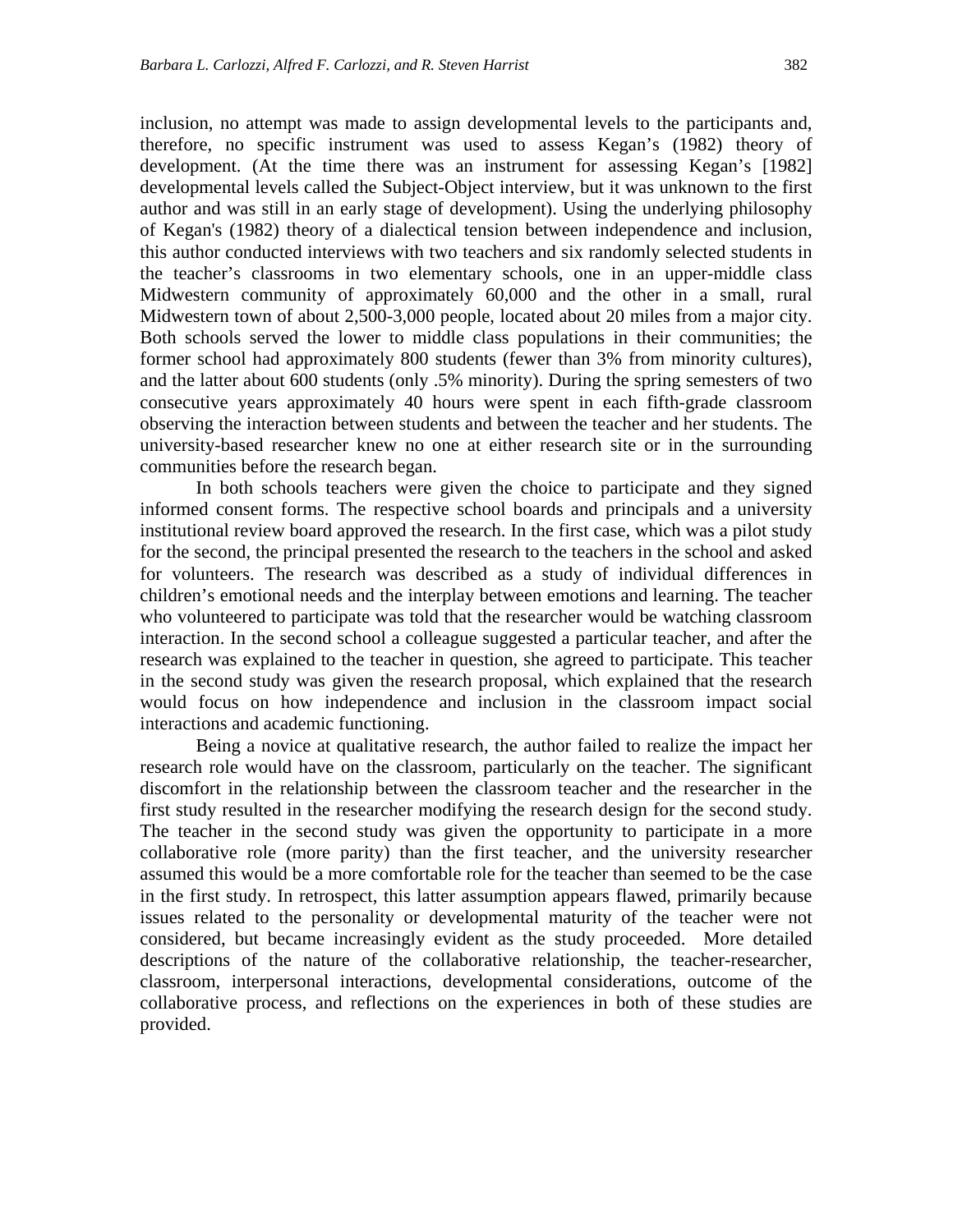#### **Collaborative Research Case 1**

#### *Nature of the collaborative relationship*

The teacher in the first school, who will be fictitiously referred to as Ms. Smith, was told that the research was about individual differences in children's emotional needs and the interplay between emotions and learning. She was also told that a more complete disclosure would be presented once the data was collected, at which point she hoped to enter a more collaborative role with the teacher during the interpretative phase. More experienced researchers will immediately recognize some difficulties inherent in this approach. There was unequal access to information. The university-based researcher initiated the project and had more investment in the research, and certainly had more control over the direction of the research. Furthermore, because of the foregoing factors and the status differences between school and university based professionals, there was a power differential in the relationship that worked against collaboration and that was not mitigated by other factors.

#### *Teacher-researcher*

Mrs. Smith had an inner city teaching background (of indeterminate length), but had been out of the field for eight years, except for the previous year when she had taught in a preschool. She said the principal had contracted her when he had two fifth grade vacancies in his school and asked her to consider the position. She volunteered that she decided to see "how the other half lived." Throughout the research, Ms. Smith remained quite reserved. Ms. Smith did not appear to be a very social person. She never introduced the university-researcher to her class and only once introduced her to anyone in the school. Only rarely was she seen communicating with other school personnel, and on those rare occasions when she was socializing, it was usually with only one other teacher.

#### *Classroom*

Ms. Smith organized her classroom around an economic model, in which students were paid for work done, fined for misbehavior, and "employed" in various capacities within the classroom. There was a real estate agent who was responsible for seating arrangements within the classroom; a custodian, responsible for keeping the room neat; an attendance clerk, who took roll each day; even a personnel clerk, who was responsible for keeping track of these and nearly twenty other positions held by students. The students in Ms. Smith's class assumed primary responsibility for their academic tasks, recording their assignments in notebooks each day, completing the assignments individually or in small groups, and individually consulting with their teacher about their assignments. Her classroom arrangement had a strong orientation toward independence with its emphasis on responsibility and goal-oriented behavior. She was never seen presenting a lesson to a small group or the class as a whole. Instead, the lessons were organized to be done individually, rather than by groups, and incentives for academic work and behavioral conformity were also administered individually. Desks were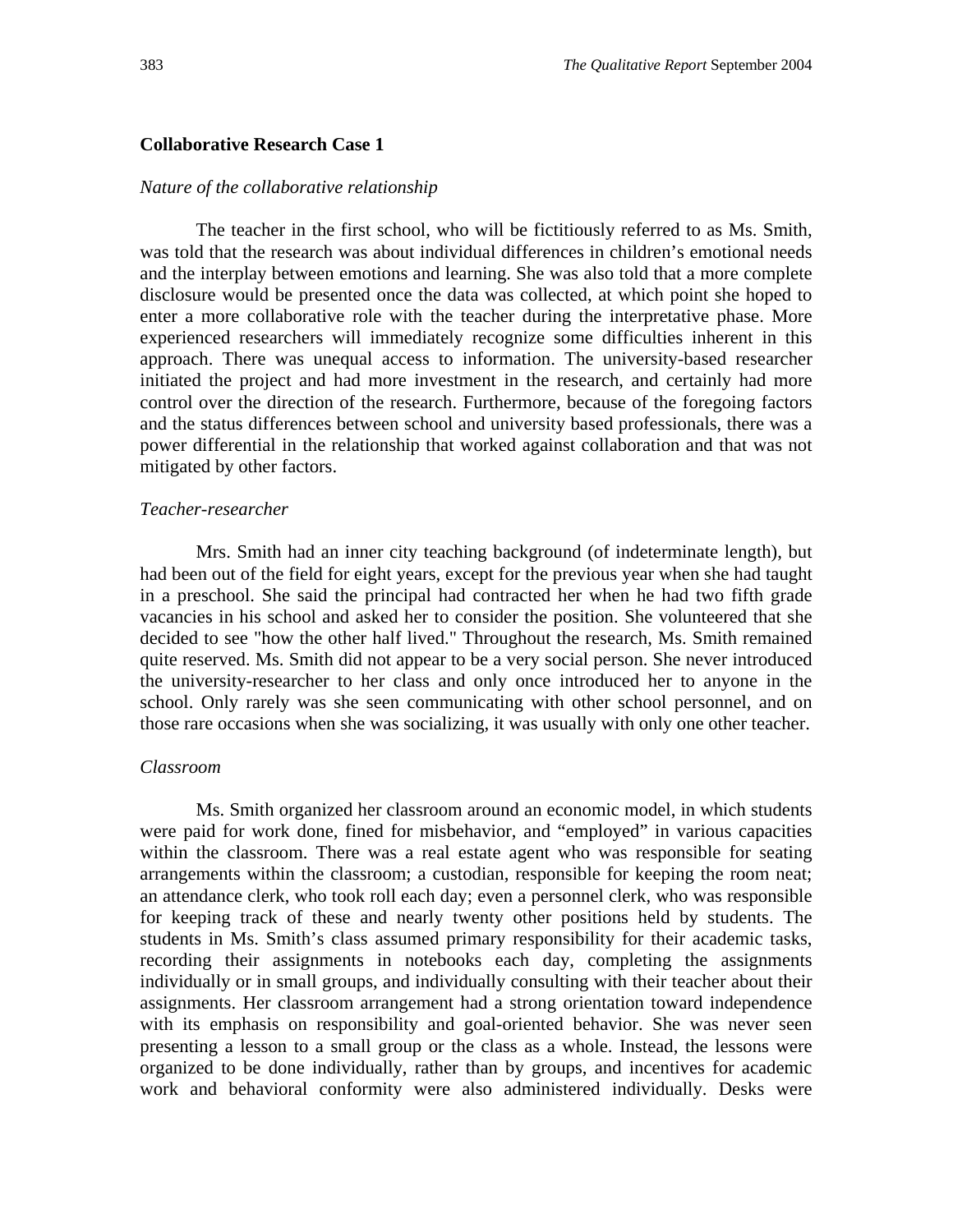arranged side-by-side around the perimeter of the room, all facing toward the outside walls.

#### *Interpersonal interactions*

Among students, or between students and teacher, differences in needs for independence and inclusion were either unrecognized by Ms. Smith or were not considered particularly important. Emotions, in general, were not addressed by Ms. Smith. If students snickered at one of their fellow student's incorrect response, nothing was said about it. Over the 40 hours the university researcher spent in her classroom, only once did she ever see the teacher address an interpersonal issue. Ms. Smith never spoke about the relationship between her behavior as a teacher or the way she organized the classroom and the behavior of her students. When discussing her concerns about the constant bickering of her students and issues of fairness that developed between the boys and the girls, she was baffled. She did not ever mention the individualistic orientation in her classroom and its impact on students' needs for inclusion.

Most of the teacher-researcher's conversations with the teacher were about the students, their academic performance, discipline issues, or special problems. Almost as numerous were comments about the research and the researcher's role. Other than a couple of brief conversations about Ms. Smith's parents, there was no disclosure about her emotions or feelings. Similarly, with her students she did not discuss emotions or feelings, either theirs or hers. She did talk about a recurring theme of fairness between the boys and girls in her class, where even the order in which she called up the students for conferencing became a bone of contention between the boys and the girls.

#### *Developmental considerations*

Although we cannot assign a developmental level to Ms. Smith, observations recorded during this research project did indicate a strong independence orientation. Her classroom arrangement and interactions with students suggested that individuality and control were highly regarded while little attention was paid to issues of relatedness and interdependence. There was no discussion about the needs and wants of her students, especially in relation to herself and her classroom organization. Together, the promotion of independence, a lack of attention to emotional needs, and the discouragement of inclusion and communion, suggest a highly independent orientation, an emphasis on control and competence, and little interest in internal states. In retrospect the universityresearcher must acknowledge that the withholding of some information from the teacher and the control exhibited over the conduct of the research could have contributed to a struggle for control, albeit subtle, on the part of both collaborators.

#### *Outcome of the collaborative process*

Although Ms. Smith never expressed dissatisfaction with the research process, the university researcher began to experience uneasiness in their relationship when it became more and more difficult to find a time when the teacher and researcher could meet to discuss the research. By the time the data collection phase ended, the relationship was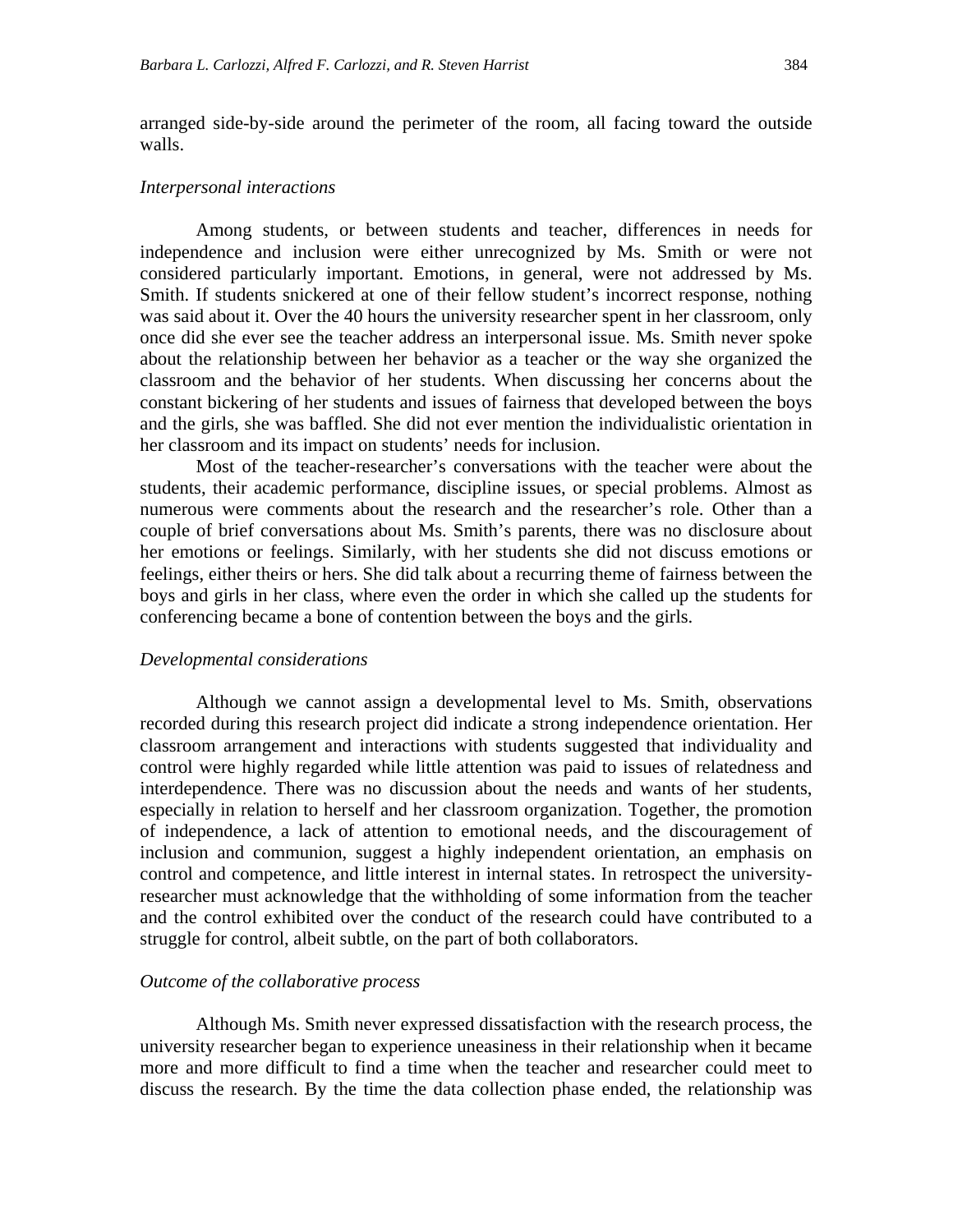still cordial, but once the observations and interviews were complete, Ms. Smith became unavailable to discuss the research.

#### *Reflections and lessons learned*

What went wrong? Arguably, with no direct input from Ms. Smith, we can only surmise what undermined the collaborative process and what sorts of actions might have led to a better outcome. The university-researcher, however, vowed never again to engage in a study in which the terms of the collaborative effort were not more clearly spelled out in advance. It is possible that Ms. Smith felt researched upon because there had been some seemingly embarrassing moments observed when Ms. Smith conflicted with one particular student. Additionally, there came a time in the research when Ms. Smith asked for specific journal articles related to the research and was asked to wait until the data was collected because the researcher was concerned about contaminating the research field. Although Ms. Smith agreed to wait, the university-based researcher suspected that she had felt used. Another realization that came as a result of this experience in "collaborative research," was the importance of making certain that there is some parity between the university and school researchers and that each has a similar understanding of the goals of the research. Likewise, each needs to understand and embrace the importance of being open to whatever emerges in the course of the research, rather than feeling compelled to withhold information or distort the meaning of experience to protect the self or protect the research.

Finally, an understanding and accounting of each researcher's needs and goals for inclusion and independence as assessed within Kegan's (1982) developmental framework would do much to clarify how to enhance the research process with particular collaborators. Formally or informally assessing the developmental levels of the researchers using Kegan's (1982) theory of constructive developmentalism might provide a springboard for consideration of differing needs for independence and inclusion. Ignoring the developmental goals/needs/orientation risks undermining the collaborative process, which in turn may undermine whatever research or intervention the initiator of the research is trying to implement.

#### **Collaborative Research Case 2**

#### *Nature of the collaborative relationship*

In response to the communication breakdowns with Ms. Smith, the research in the second classroom was organized to allow for a more collaborative relationship with the classroom teacher. It was assumed that a more collaborative working relationship between the university-based and school-based researchers would prevent some of the problems that occurred at the previous site. The teacher, whom we shall call Mrs. Everland, was given the choice of participating in the same manner as Ms. Smith, or participating more as a collaborator with more shared responsibility and ownership. This was not an easy choice for her. She was uncertain and asked which role the universityresearcher preferred. After a good deal of indecision, she finally decided to act as research collaborator. In this collaborative research effort, the teacher was given full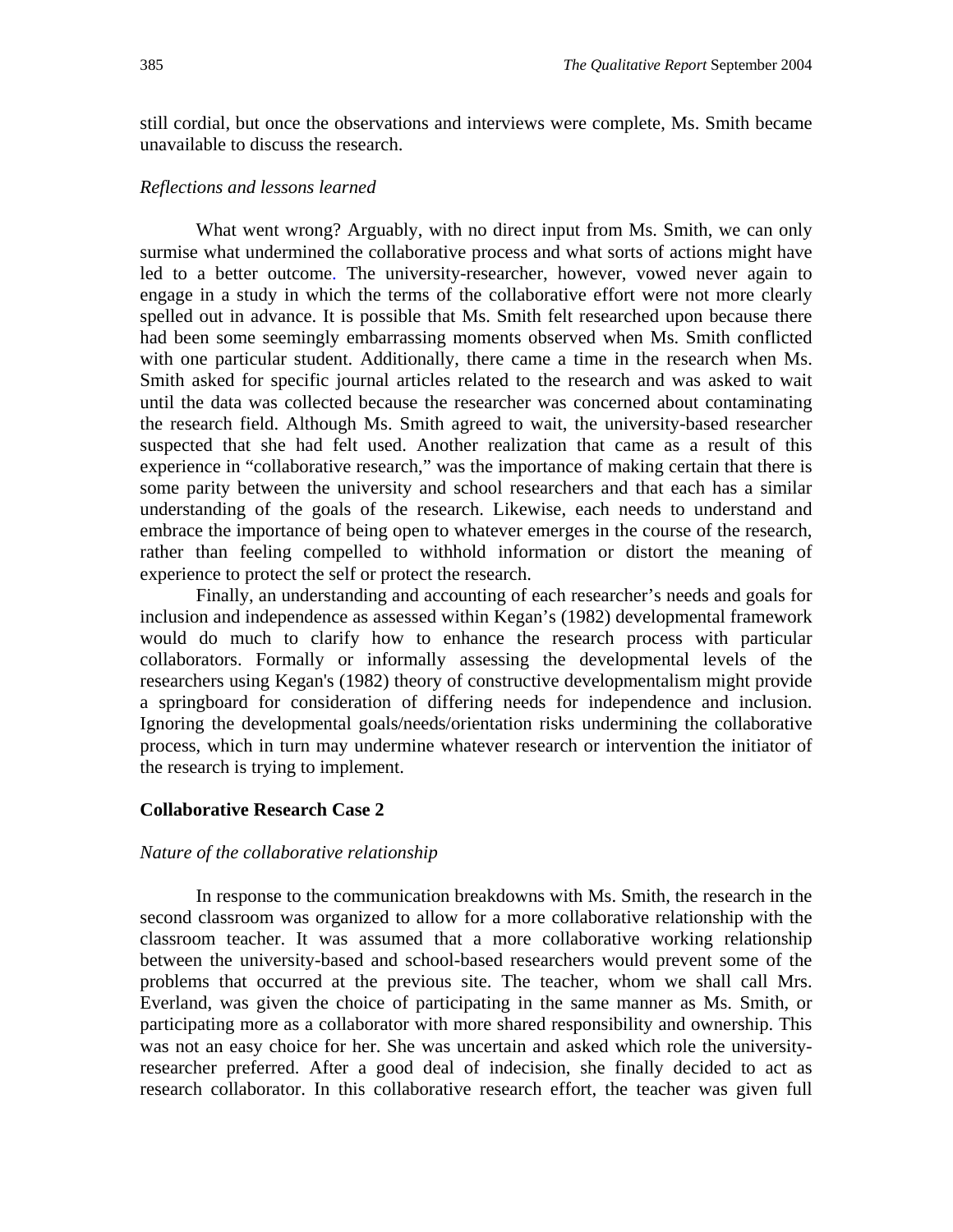disclosure about the research purpose and was asked to maintain a log of her researchrelated feelings and experiences. She was very good about allotting time to talk about the research and verbally shared a good deal of information, and she contributed significantly throughout the research process, but did not really become a collaborator. Although she contributed a few pages of notes about some of the students, she never maintained a log of her experiences during the study.

#### *Teacher-researcher*

Ms. Everland was a relatively young teacher who had been teaching for at least three years. Her principal described her as in a state of transition, due to her previous, somewhat difficult experience with a student teacher who required less structure in her classroom than had Ms. Everland. Privately, Ms. Everland agreed that she was struggling over the amount of freedom to allow in her classroom, although she said she needed it quieter than it had been with the student teacher. She said she was the only one in the school who allowed her students more freedom, but also said that the school organization prevented her from visiting with teachers in the younger grades and discovering for herself just how different she was from others.

#### *Classroom*

The contrast between the classroom environment in Ms. Smith's classroom, and that in Ms. Everland's was dramatic. In Ms. Everland's classroom almost all class work was done together in a group and anyone who worked faster than the others was admonished to stay with the group. Students' grades and other academic evaluations were public information. Ms. Everland orally reported the names of students missing assignments or not doing well on assignments. When Ms. Everland addressed the class, she called them "class." She did not address them as "students" or "boys and girls" or any other term that would imply a collection of individuals. Once when a student complained that a story they were reading was boring, Ms. Everland admonished him with, "T, what kind of tone do you think you just set for the rest of the class?" She then said that growing up involved keeping your negative thoughts to yourself.

#### *Interpersonal interactions*

The relationship between Ms. Everland and the university-based researcher also was very different from the relationship with the first teacher. On the first visit Ms. Everland introduced the researcher to the class and allowed the students time to introduce themselves. She was thoughtful about providing appropriate seating, and talked easily about the events that took place at her school. In her classroom she practiced the Golden Rule and expected her students to do the same. She did not value dissension, one time asking students, "What is my favorite saying?" Her students knew it was, "If you can't say something nice about someone, don't say anything at all." She was always amicable with the university-researcher, and communicated her agreement, but did not follow through with her expressed agreement to provide her individual perspectives during or after the study's completion.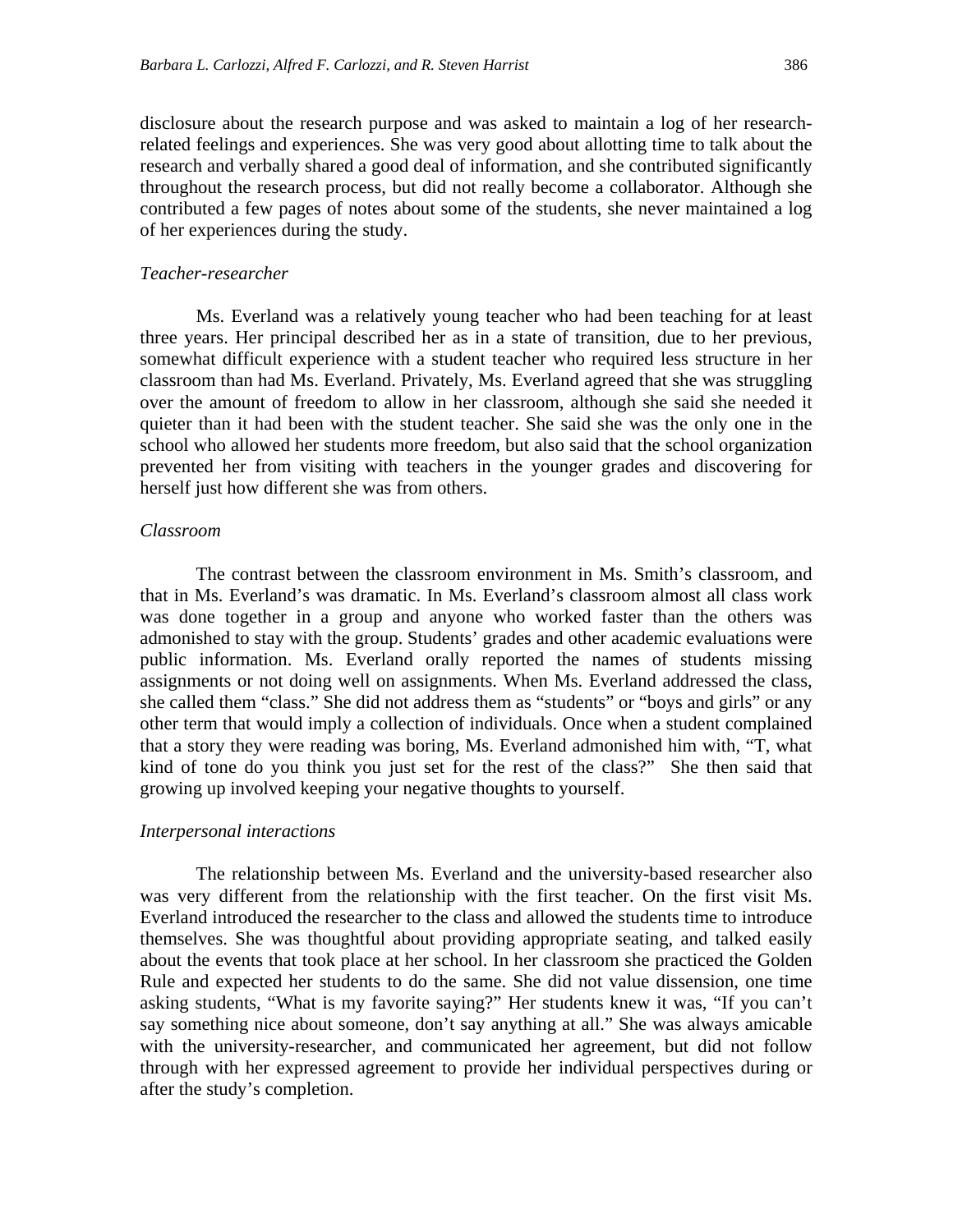#### *Developmental considerations*

Ms. Everland was oriented toward inclusion and she was capable of expressing her feelings and recognizing her students' feelings in the classroom. She expressed values like the Golden Rule and was considerate of the needs of others. She clearly demonstrated many of the hallmarks of an inclusive orientation where collectivity is valued and individuality is undermined. This was reflected as well in her expressed willingness to share individual experiences with the university-researcher but ultimately failing to provide her individual perspectives. It is difficult to successfully resolve differences, if there are some, with a person for whom interpersonal concordance at the cost of individuality is their modus operandi. In this case, the university-researcher encouraged the teacher to express her point of view, indicating that it was fine with her if they held different points of view or outright disagreed, but this teacher indicated her agreement often and ultimately left most or all of the responsibility for the research to the university-researcher.

#### *Outcome of the collaborative process*

Ms. Everland was willing to share her thoughts and feelings in a way that promoted more intimacy than Mrs. Smith, but she never entered into the research as a collaborator. What concerned her most was not being accepted at her school. She described cliques that did not include her, and she was especially concerned about her relationship with the principal, a relationship that had become strained after the principal objected to the teaching style of Ms. Everland's student teacher. The final discussions about the study never materialized with Ms. Everland because she left the school and left no number to contact her.

#### *Reflections and lessons learned*

Based on Ms. Everland's orientation toward inclusion, one might assume that she would be a good candidate for developing the sort of working relationship necessary for collaborative research. Two factors, however, worked against this outcome. First was her discomfort with dissension. Negotiating mutually agreeable outcomes requires that each of the collaborators is secure in her own identity and can tolerate disagreement without feeling that inclusion has been jeopardized. This quality was not evident in Ms. Everland. Second was her lack of investment in the instrumental goal of completing the research. Although establishing a relationship with the researcher may have been a goal of Ms. Everland, accomplishing the task of conducting the research and obtaining findings never became a priority for her. It may never have been a priority, and if that was the case, probably she would have been reluctant to express disagreement with what the university-researcher had suggested. The difficulties she had deciding whether she wanted greater parity in role and responsibility with the university-researcher also reflects her developmental maturity.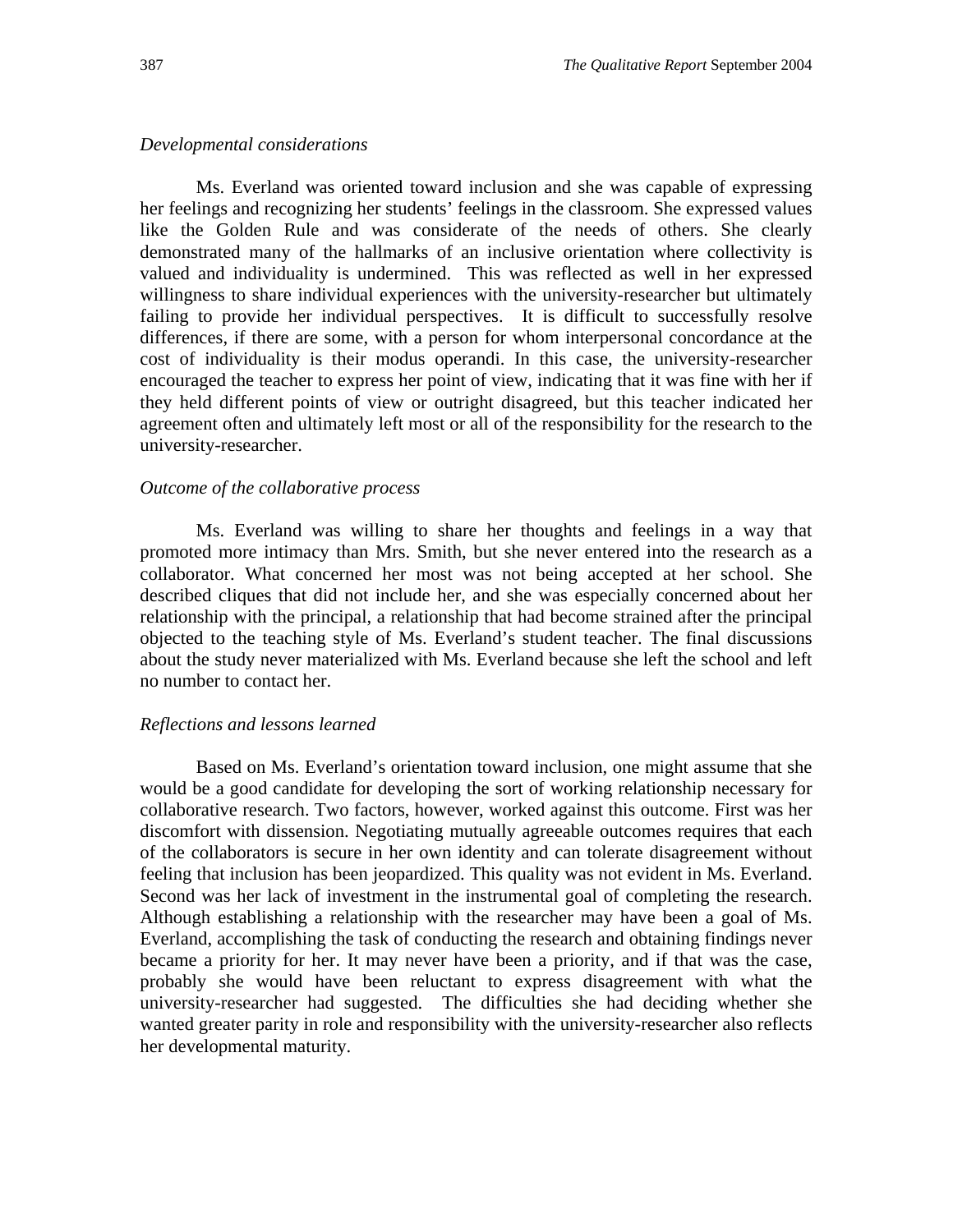#### **Discussion**

Earlier in this paper we described the characteristics of good collaborative research. The research experiences reported in this paper are illustrative of some of these characteristics. It will be remembered that some of the conditions for good collaborative research were sufficient time to build the relationship, a willingness to share disagreements, negotiate agreeable outcomes, and work toward parity in the relationship. There are decisions to be made relative to the researchers' expectations, roles, and responsibilities, as well as allowances for the presence of multiple perspectives and voices in the data gathering, analysis, and interpretation of the results. Finally, there is a mandate for flexibility and adaptability to accommodate the organic nature of collaborative research. Each of these conditions may require that the researchers have reached a level of developmental "maturity" that enables them to meet these conditions. If one or the other does not have the maturity to accept varying perspectives and share and negotiate differences, then a truly collaborative relationship is less than likely.

 In the first of the cases presented, we must ask difficult questions about the potential for a good collaborative relationship, even if the research design had been mutually agreed upon. Ms. Smith seemed to be very oriented toward independence, an orientation that works in opposition to the requirement for negotiation. Additionally, she did not discuss emotions, a characteristic incompatible with the demand for sharing disagreements. She seemed to have difficulty coordinating demands for fairness between the males and females in her classroom, and she seemed to not recognize the differing interpersonal needs in her classroom. We must wonder, then, about the potential for different voices to emerge throughout the research process.

 It would seem that a good research collaborator must be developmentally mature enough to be open to contradiction, to be capable of intimacy, and to see the self in relation to the rest of society. These are characteristics of Kegan's (1982) final stage of development, Stage 5. The limitation of Stage 4 is that there is, again, an over involvement in independence. One's identity is tied to the rules or principles of the identifying body, be it gender, family, race, or work. For the Stage 4 individual contradiction is a threat to one's identity and self-sufficiency is paramount. Demands for flexibility and adaptability will not come easily to the Stage 4 individual. This was evident with the teacher in our first study, and at least to some extent, the more controlling behavior of the university-researcher contributed to the obstacles to a collaborative alliance between the researchers. The teacher in the second study, though agreeing to collaborate fully, may have done so out of a need to be liked and to be seen as agreeable. However, for a successful collaboration there must be a willingness to engage your fellow researcher and be able to express and resolve differences, a combination of both struggle and accommodation.

 Are we left, then, to assume that only the most developmentally advanced individuals who function at Stage Five will make good collaborators? Certainly, there is a need for research in this area. One caveat is in order, however, before we conclude that collaboration will be less than effective with individuals who have not attained the highest levels of development. Distinctions between equality and parity are not always clearly recognized, and it is sometimes assumed that relationships characterized by equality are preferable to those characterized by inequality. It is not always true;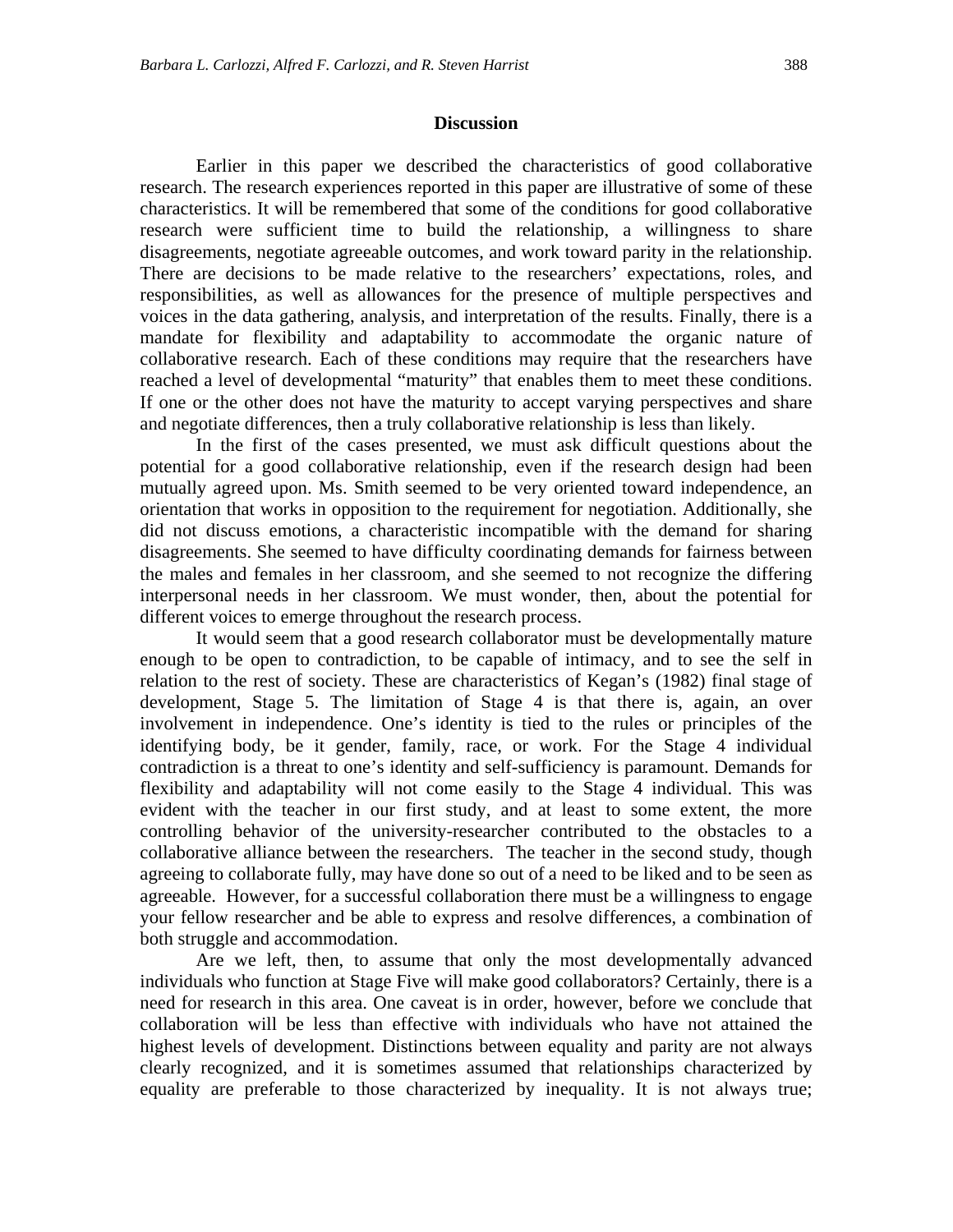however, that equality is preferable to inequality in relationships, especially if what one means is equality in terms of responsibility. Ms. Everland did not really want equality in the collaborative research relationship into which she entered. She may have wanted to participate because she wanted to belong, but she never took an active role in gathering or interpreting the data, and did not assume a position of shared "ownership" of the project, which was encouraged and would have been welcomed by the university-based researcher.

 Kreisberg (1992) encountered a similar situation in his research on teacher empowerment. He reported that his teacher participants did not really want to be equal owners, a role that required more interest and time than they had. Instead, they wanted to contribute in a way that felt comfortable for them. As university researchers we must be aware that our collaborators in the schools do not all want equal ownership (and responsibility) in our research projects. They want parity, meaning they want equal authority in determining what role they play, so that neither the university-based collaborator nor the school-based collaborator is maneuvered into a role that is uncomfortable for either of them.

 It is evident from the literature and the personal experiences we have described, that collaborative research conducted by university and school based individuals is fraught with potential pitfalls and challenges. We are more likely to be successful in such collaborations if we are aware of and can anticipate the possible difficulties, with an eye toward prevention. Being aware of the role, status, and contextual differences, as well as the developmental maturity of the person with whom we are collaborating, can help us anticipate problems, know what we can expect of the other, and thereby ease the tension we bring to the collaborative venture. Being somewhat selective of the person(s) with whom we choose to collaborate, rather than choosing to work with anyone who is willing to let us into their classroom may also prevent the kind of failures in collaborative research that others have experienced.

 In considering possible directions for future research, one fruitful option is an explication of the relationship between developmental level and degree of parity between research collaborators. This might involve the Subject-Object Interview to assess the developmental level of the collaborative researchers, and behavioral observations of collaborative behaviors and self-reports of experiences of parity in the relationship between the researchers. Such an investigation might help shed more light on the extent to which developmental level of the researchers affects the success of the collaborative relationship. There is also a need for more research on Kegan's (1982) theory of constructive developmentalism and a language to explain this theory, which Kegan himself acknowledges is difficult for his readers (Kegan, 1994, p. 2). This exploration of developmental considerations in university-school collaborative research represents just one of a myriad of potential applications of Kegan's (1982) theory to successful relationship enterprises, both professional and personal.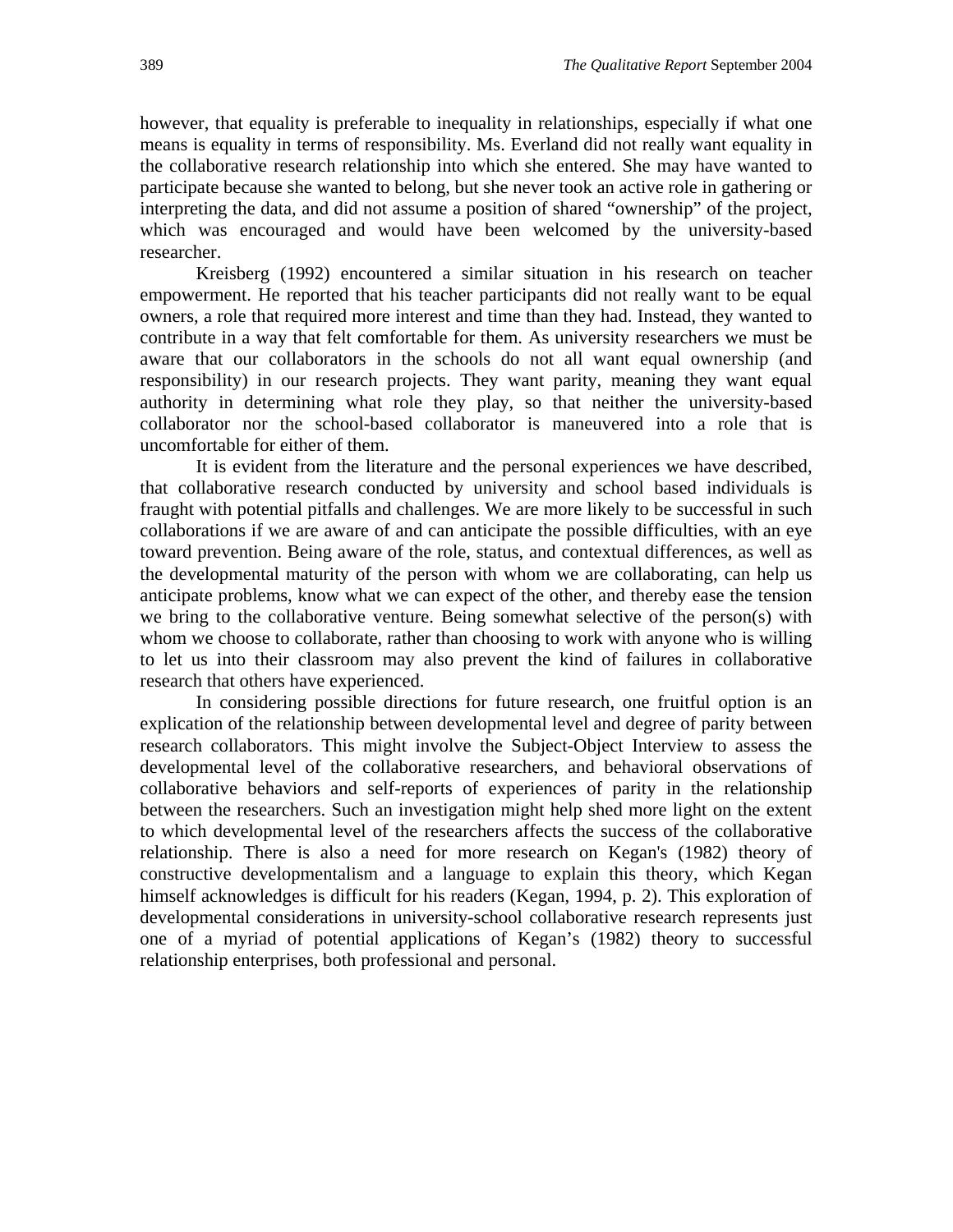#### **References**

Bakan, D. (1966). *The duality of human existence*. Boston: Beacon Press.

- Baxter, L. A. (1988). A dialectical perspective on communication strategies in relationship development. In S. Duck (Ed.), *Handbook of personal relationships* (pp. 257-273). New York: Wiley.
- Kegan, R. (1982). *The evolving self: Problems and process in human development*. Cambridge, MA: Harvard.
- Kegan, R. (1994). *In over our heads: The mental demands of modern life.* Cambridge, MA: Harvard.
- Kreisberg, S. (1992). *Transforming power: Domination, empowerment, and education*. Albany, NY: State University of New York Press.
- Kyle, D. W., & McCutcheon, G. (1984). Collaborative research: Development and issues. *Journal of Curriculum Studies*, *16*, 173-179. (Abstract retrieved August 22, 2004, from ERIC Document Reproduction Service No. EJ 297377)
- MacDonald, C. J. (1995). On the bleeding edge. *Education, 115*, 356-363.
- Reimer, K. M., & Bruce, B. C. (1993*). Building teacher-researcher collaboration: Dilemmas and strategies* (CSR Technical Report No. 577). Urbana-Champaign, IL: Center for the Study of Reading. (ERIC Document Reproduction Service No. ED 357331)
- Ulichny, P., & Schoener, W. (1996). Teacher-researcher collaboration from two perspectives. *Harvard Educational Review*, *66*, 496-525.
- Vare, J. W. (1997, January). *Research as relationship: Ethics and school-university collaboration.* Paper presented at the annual meeting of the International Conference on Qualitative Research in Education, Athens, GA.

#### **Author Note**

Barbara L. Carlozzi, Ph.D. is an educational psychologist and assistant professor in the School of Applied Health and Educational Psychology, Oklahoma State University, Stillwater, Oklahoma. Her current research interests include qualitative research in general, independence and inclusion across the lifespan, and identity development via life history interviews. Correspondence regarding this article should be addressed to Barbara Carlozzi, Ph.D., Oklahoma State University, School of Applied Health and Educational Psychology, 434 Willard Hall, Stillwater, OK 74078-4045 Email: carlozz@okstate.edu

Alfred F. Carlozzi, Ed. D. is a counseling psychologist, professor and head of the School of Applied Health and Educational Psychology, Oklahoma State University, Stillwater, Oklahoma. His current research interests include empathy as related to emotional intelligence, open-mindedness, and universal-diverse orientation, and ethical issues in counseling/psychotherapy.

Steve Harrist, Ph.D. is an assistant professor in the School of Applied Health and Educational Psychology, Oklahoma State University, Stillwater, Oklahoma. His research interests include ameliorating the negative effects of power relations through life history